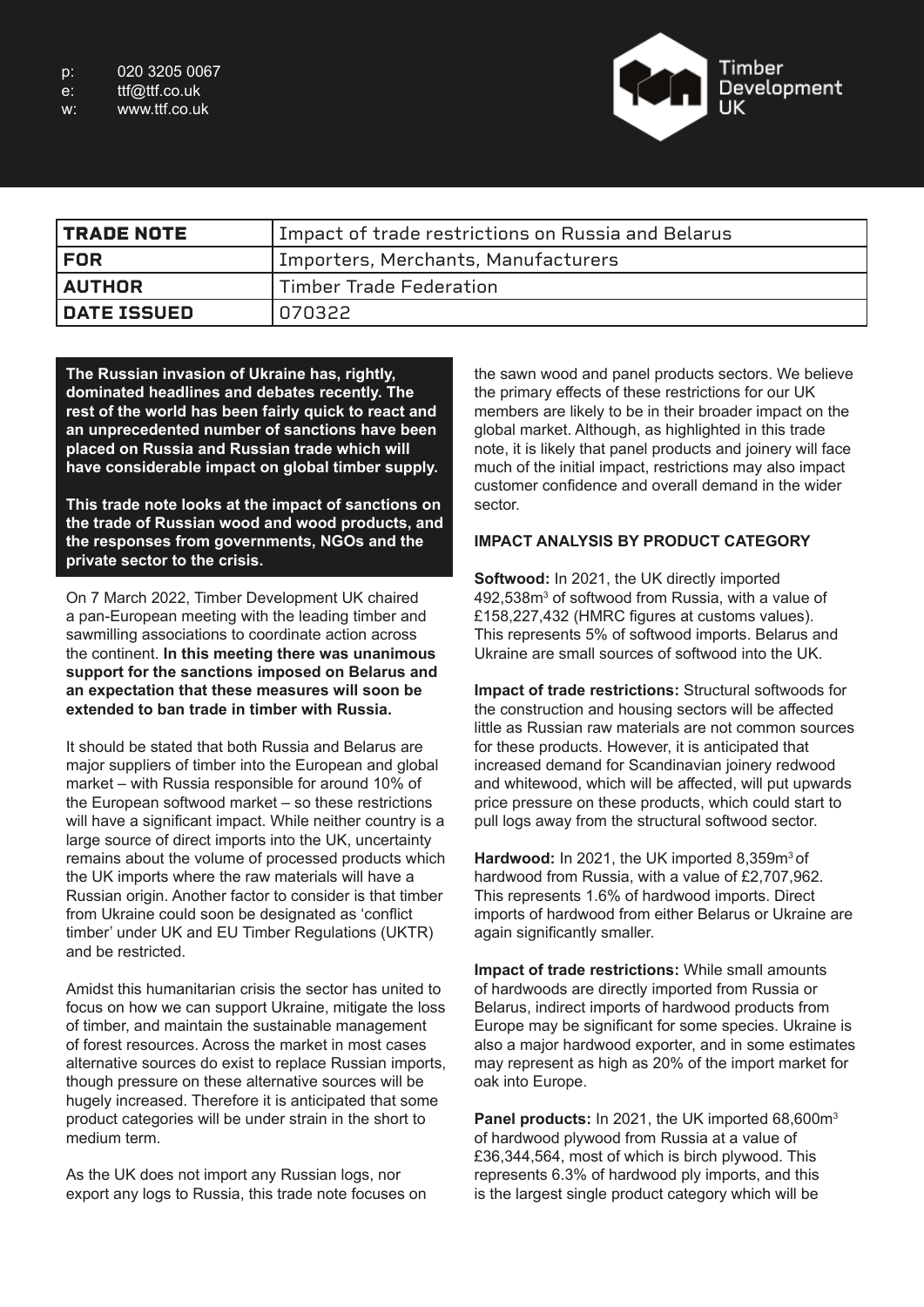directly affected. Across other product categories, from softwood ply to OSB, there are little direct imports of these products.

**Impact of trade restrictions:** While there is a clear direct impact on the hardwood ply market as imports from Russia are restricted, it is difficult to ascertain the full impact of trade restrictions on panel products due to the processing these goods will undergo in other European nations before coming into the UK. The impact on Birch Ply is likely to be most pronounced, as several other European producer nations use Russian input feedstock material before exporting elsewhere.

# **IMPACT ANALYSIS BY SECTOR**

**Joinery**: It is anticipated that the most significant effect of these trade restrictions will be on the joinery sector. Russian joinery redwood, whitewood, and birch plywood provide many joinery workshops and shop fitters with a significant element of their raw materials.

Russian joinery timbers are also often processed by importers and specialists into Planed All Round Timber (PAR) and mouldings for the merchant sector. This means merchant companies will often be less aware of the original source countries - as such products will be traded under generic titles like Premium or Trade packs.

Although alternative supply chains are in place from Finland and Latvia for birch plywood, there is little or no spare capacity, and some of the birch logs used by these sources may be crossing the border from Russia. Swedish and Finnish sawmills can also provide alternative supply chain options for joinery redwood and whitewood, albeit at higher rather than lower costs.

Siberian larch for external cladding is another product used in the UK which will be impacted. However, it is difficult to ascertain exact volume or value information as much of this material is sorted, kilned and sometimes processed in EU member states before entering the UK

**Construction:** While we believe the direct impact of import loss will not be that great for structural softwood, it is anticipated these restrictions will contribute to prices remaining firm in 2022, along with broader inflationary pressures already present throughout the market. There are also concerns that these restrictions will impact some specialist construction products, such as tile battens, which were already under strain.

# **RESPONSES TO CRISIS**

**UK Government:** Wide ranging sanctions have been

imposed on Russia which will both directly and indirectly affect the timber supply chain including:

**Maritime sanctions**. UK ports have been asked not to provide access to any ship which they have reason to believe is owned, controlled, chartered, or operated by any person connected with Russia.

**Financial sanctions**. These have been wide ranging with the banning of transactions from some banks as they have been excluded from the SWIFT payment system, and the freezing of assets. This has made electronic transactions very difficult, essentially shutting suppliers out of the market.

**NB**: We have contacted the government about payments made in advance of receiving the goods but prior to the invasion and they stated that those affected should contact customer.service@ukexportfinance.gov.uk.

**European Union (EU):** As these sanctions have been internationally coordinated a similar set of restrictions are in place for both Russia and Belarus following the invasion, though in some instances EU restrictions are wider ranging and long standing - particularly for Belarus where there is already a ban on timber imports in place.

**NGO response:** There has been a campaign from the NGO sector to ban the import of all Russian and Belarussian timber and wood products (see Earthsight)

PEFC have labelled all timber originating from Russia and Belarus as 'conflict timber' and therefore cannot be used in PEFC-certified products. FSC at the date of this note being published have not made any such declaration.

**Private sector:** Many individual companies in the UK and Europe have already announced that they will stop all production and sales in Russia, and stop purchasing raw materials that originate in Russia. It is anticipated that following the joint statement from the leading member associations that the sector will follow suit.

## **About Timber Development UK**

Timber Development UK was formed from the merger of two of the largest and longest established organisations in the supply chain, the Timber Trade Federation (TTF) and Timber Research and Development Association (TRADA). It is the largest, most comprehensive supply chain body in the UK, spanning from sawmill to specifier and all points in between. Find out more about the merger at www.timberdevelopment.uk.